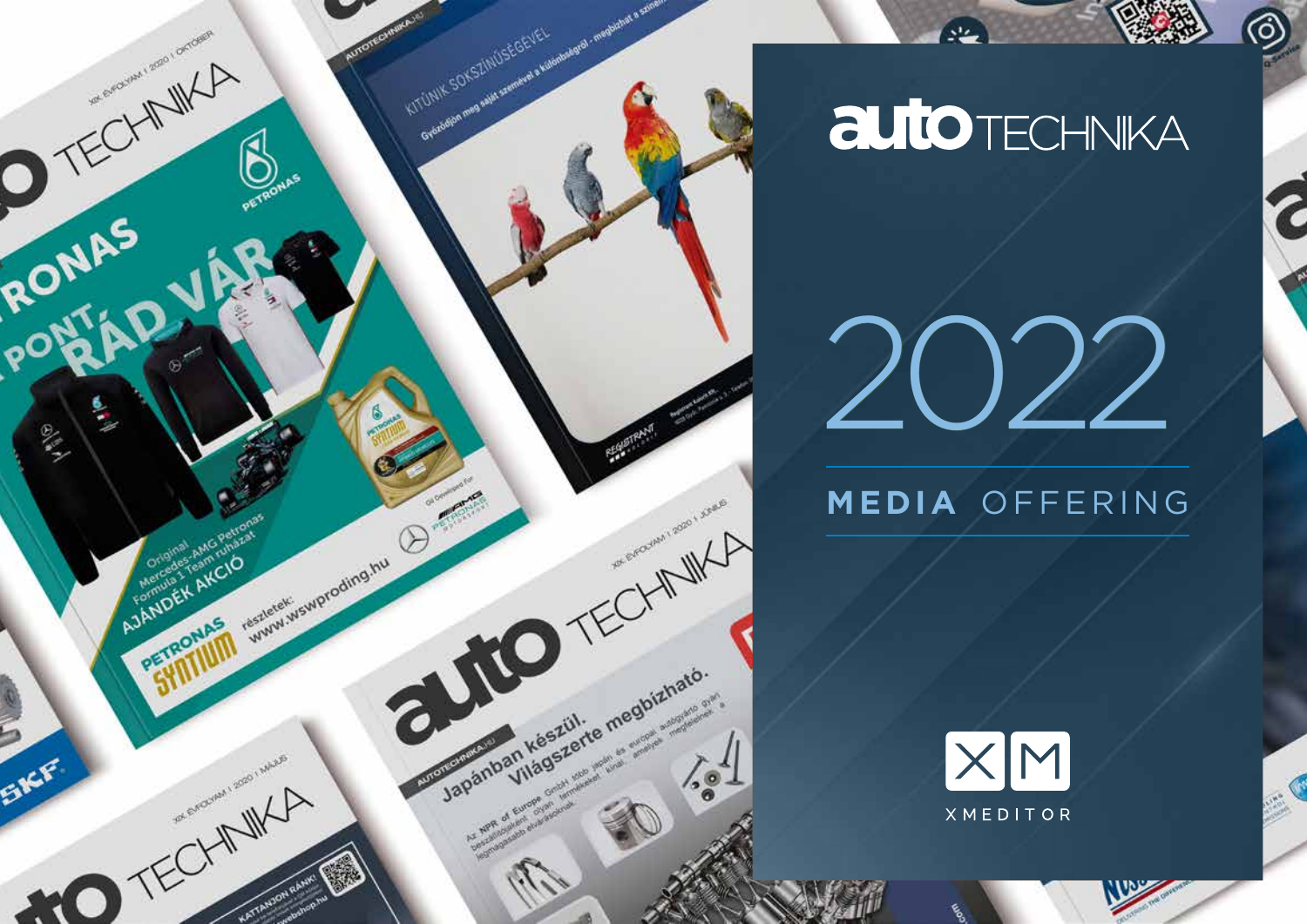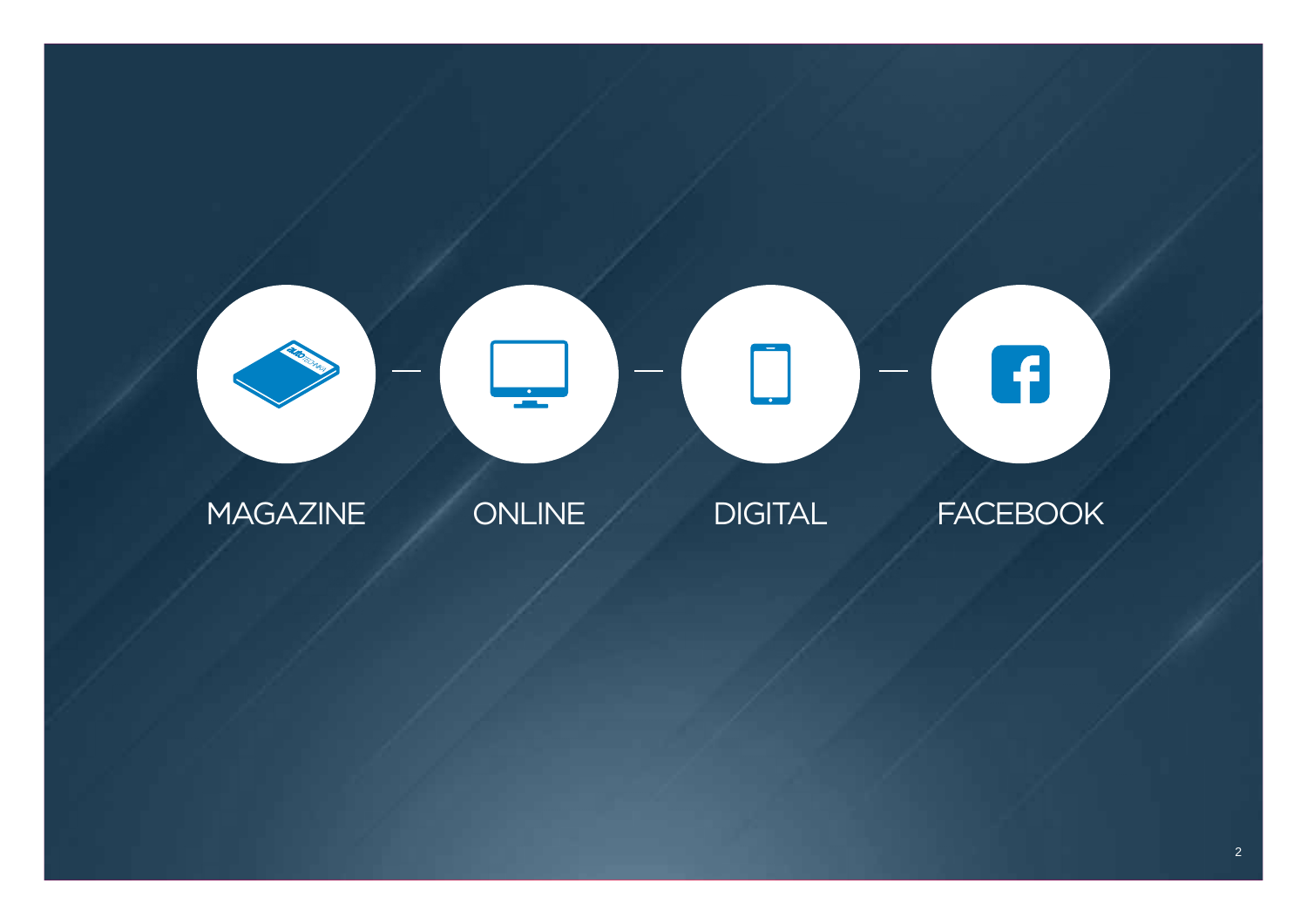

**1991** Founded





**76 pages** Length

Reader group: **subscribers** Share: **3500 subscribers, 500 others** Distribution: **to subscribers based on contact list** Delivery: **via post**

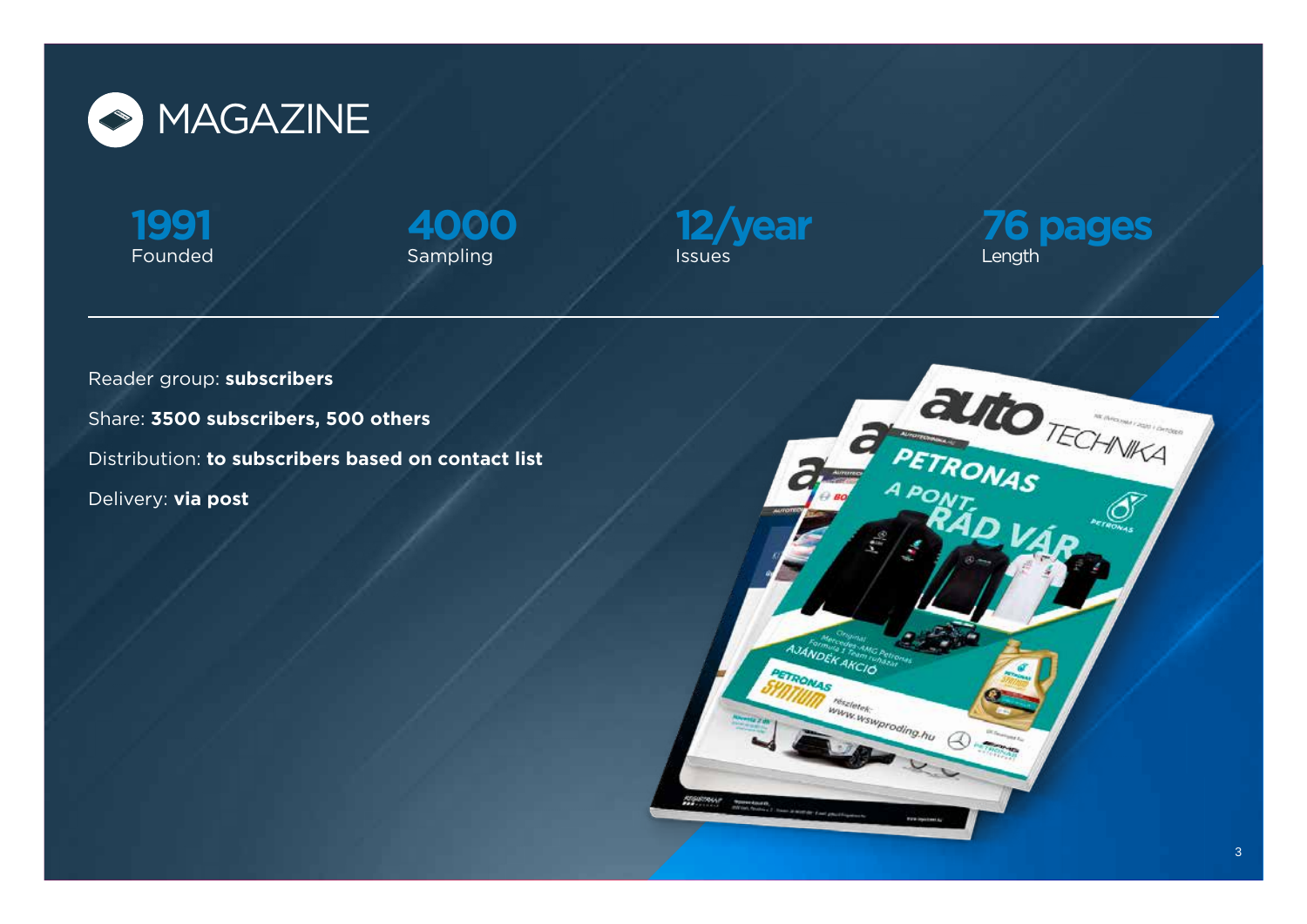

Please contact us for more details about bleeds.

### PRODUCT INFORMATION, COMPANY INTRODUCTION

| Page size A4        | In color        |  |
|---------------------|-----------------|--|
| $1/1$ oldal         | <b>600 Euro</b> |  |
| 1/2 page horizontal | <b>400 Euro</b> |  |

### POSITION

| Cover | extra charge: 30% |
|-------|-------------------|
| Verso | extra charge: 15% |
|       |                   |

The Cover and the Verso build a significant part in the print's layout design therefore any advertisment creative to be placed there shall be consulted with the editorial staff.

### **DISCOUNTS**

| 3 ads / year  | $-10%$ |
|---------------|--------|
| 6 ads / year  | $-15%$ |
| 12 ads / year | $-20%$ |

Agency fee: 15%. Max discount available: 30%.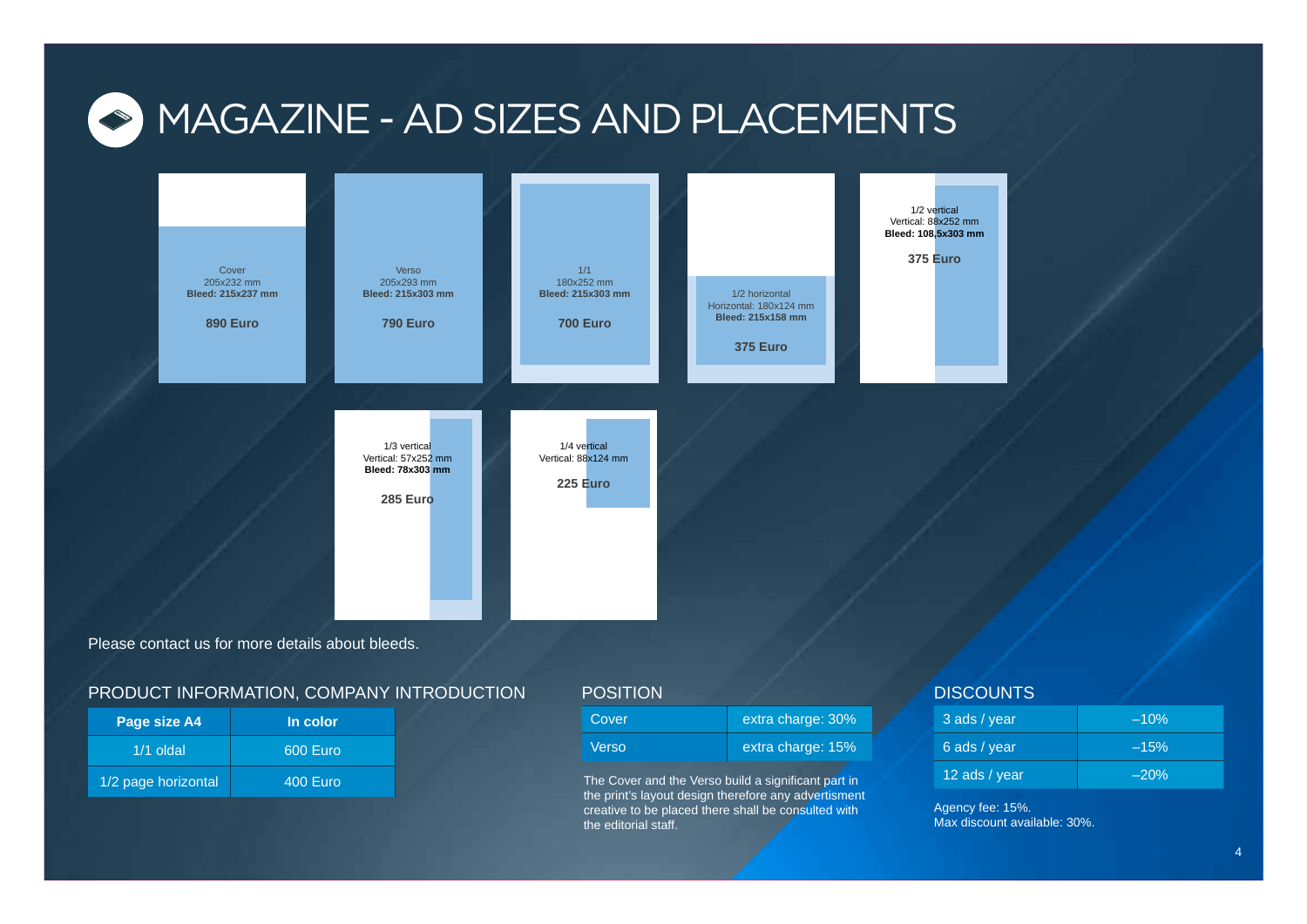

### 1/1 page ad

1/1 page colorful **PR** article

Article featured and highlighted on the autotechnika.hu main page for one week

**Package offer: 840 Euro**

### 1/1 page ad 1/1 page colorful PR article Article featured and highlighted on autotechnika.hu main page for one week.

Leaderboard banner placed on autotechnika.hu for one week.

**Package offer: 900 Euro**

### 1/1 page ad

1/1 page colorful PR article Article featured and highlighted on autotechnika. hu main page for one week.

Leaderboard banner placed on autotechnika.hu for one week.

Article shared in Autotechnika.hu's Facebook page

**Package offer: 970 Euro**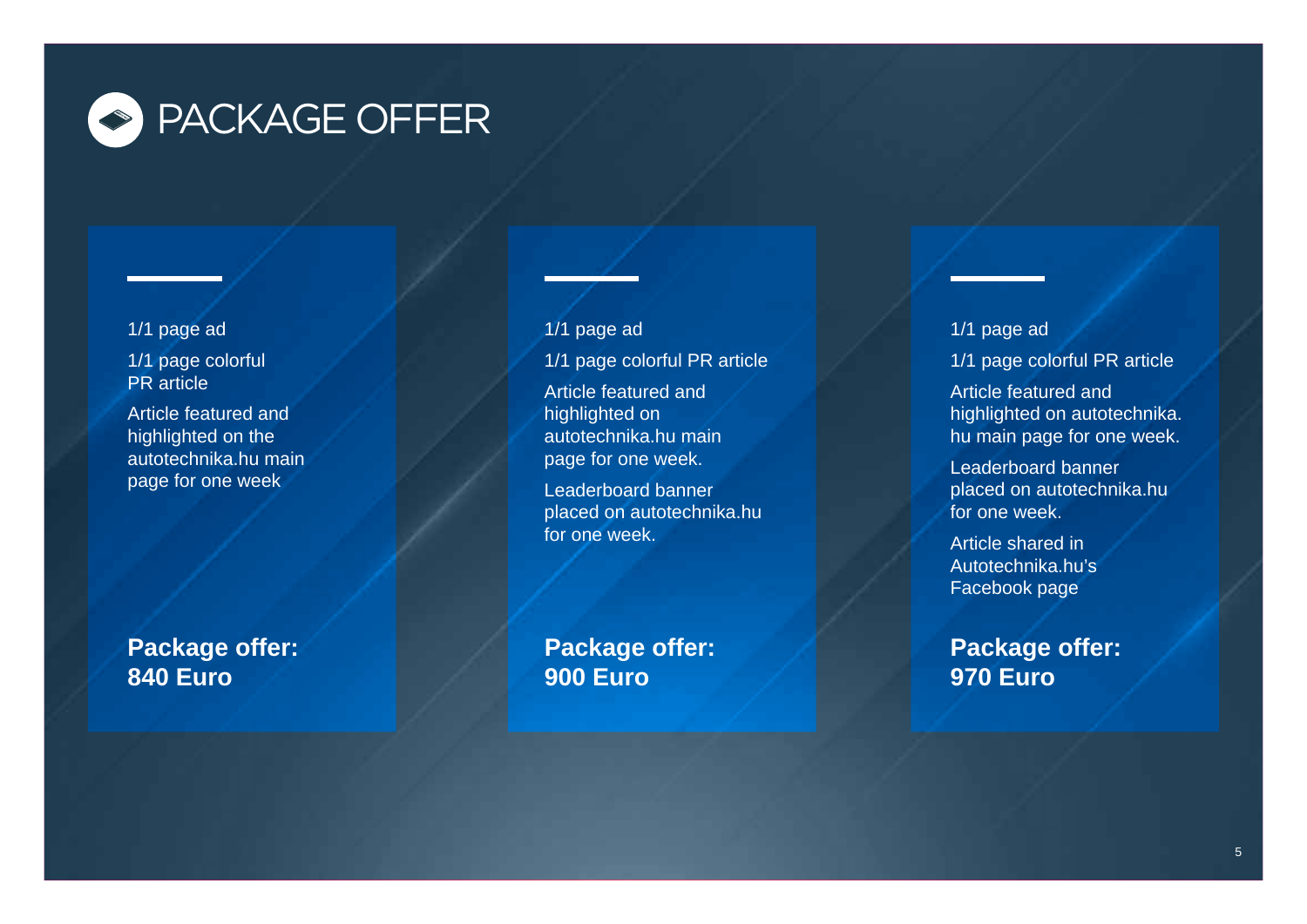# EDITORIAL CALENDAR - TOPICS FOR THE YEAR

### **AUTOTECHNIKA**

| 2022            | <b>Closing</b><br>date | <b>Publication</b> | <b>Thematic annex</b>                                                                                                                                                                                                                                                                                                                                                                                                                                                                                                                                          | 2021         | <b>Closing</b><br>date | Pub |
|-----------------|------------------------|--------------------|----------------------------------------------------------------------------------------------------------------------------------------------------------------------------------------------------------------------------------------------------------------------------------------------------------------------------------------------------------------------------------------------------------------------------------------------------------------------------------------------------------------------------------------------------------------|--------------|------------------------|-----|
| <b>January</b>  | 17                     | 28                 | <b>ENVIRONMENTAL CONTAMINATION BY</b><br><b>MOTOR VEHICLES</b><br>Emission technology - pollution-reducing<br>systems and parts therefor, transponders<br>(lambda probes, thermometers, NO <sub>v</sub> probes,<br>pressure sensors),<br>EGR valves, tubes, replacement catalysts,<br>soot filters,<br>AdBlue, PSA Eolys commerce, storage,<br>refuelling<br>Parts of exhaust system, exhaust silencers<br>Gas analysers,<br>Opacimeters<br>DPF and catalyst cleaning (technology,<br>service providers, substances)<br>Hazardous waste (collection, handling) | <b>March</b> | 11                     |     |
|                 |                        |                    | <b>ENGINE TECHNOLOGY</b><br><b>Engine parts</b><br>■ Turbo chargers and coolers<br>Engine cooling, coolers, thermostats,<br>water pumps<br>Filters (engine oil, air, fuel, AdBlue)                                                                                                                                                                                                                                                                                                                                                                             |              |                        |     |
| <b>February</b> | 11                     | 28                 | Assembly technology, special tools<br><b>ENGINE DIAGNOSTICS</b><br>System diagnosis<br>■ OBD-Scanners and new functions<br><b>ECU diagnostics</b><br><b>AIR CONDITIONING TECHNOLOGY</b><br>Air conditioning equipment and service<br><b>accessories</b><br>Air conditioning gases, air conditioning oils<br>Repair of parts of air conditioning system<br>Parts (compressors, heat exchangers etc.)<br>Air conditioning repair services<br>- training sessions in air conditioning                                                                             | <b>April</b> | 11                     |     |

### **AUTOTECHNIKA**

| 2021         | <b>Closing</b><br>date | <b>Publication</b> | <b>Thematic annex</b>                                                                                                                                                                                                                                                                                                                                                                                                                                                                                                                                                 |
|--------------|------------------------|--------------------|-----------------------------------------------------------------------------------------------------------------------------------------------------------------------------------------------------------------------------------------------------------------------------------------------------------------------------------------------------------------------------------------------------------------------------------------------------------------------------------------------------------------------------------------------------------------------|
| <b>March</b> | 11                     | 28                 | <b>WHEELS OF A MOTOR VEHICLE-TYRE, RIM</b><br>■ Wheel mounting and alignment devices<br>Repair of tyre and rim<br>(technology, devices)<br>■ Tyre washing and storage devices<br>TPMS diagnostics, spare parts<br>Modern tyre diagnostics<br><b>ALTERNATIVE FUELS AND</b><br><b>ELECTRIC DRIVELINES</b><br>$\blacksquare$ electric cars<br>technical solutions<br>$\blacksquare$ safety<br>repair and maintenance<br>education<br><b>ENGINE DIAGNOSTICS</b><br>System testers (scanners),<br>read-out devices<br>New services of scanners<br>Control unit diagnostics |
| <b>April</b> | 11                     | 28                 | <b>SUSPENSIONS</b><br>Diagnostics - suspension testing<br>devices and their service accessories<br>■ Moving benches<br><b>Suspension components</b><br>(joints, bars, pivot bushings,<br>stub axle drive components)<br>■ Wheel bearings<br>Device system of suspension maintenance,<br>tools<br><b>STEERING</b><br>Steering systems, parts, refurbishment                                                                                                                                                                                                            |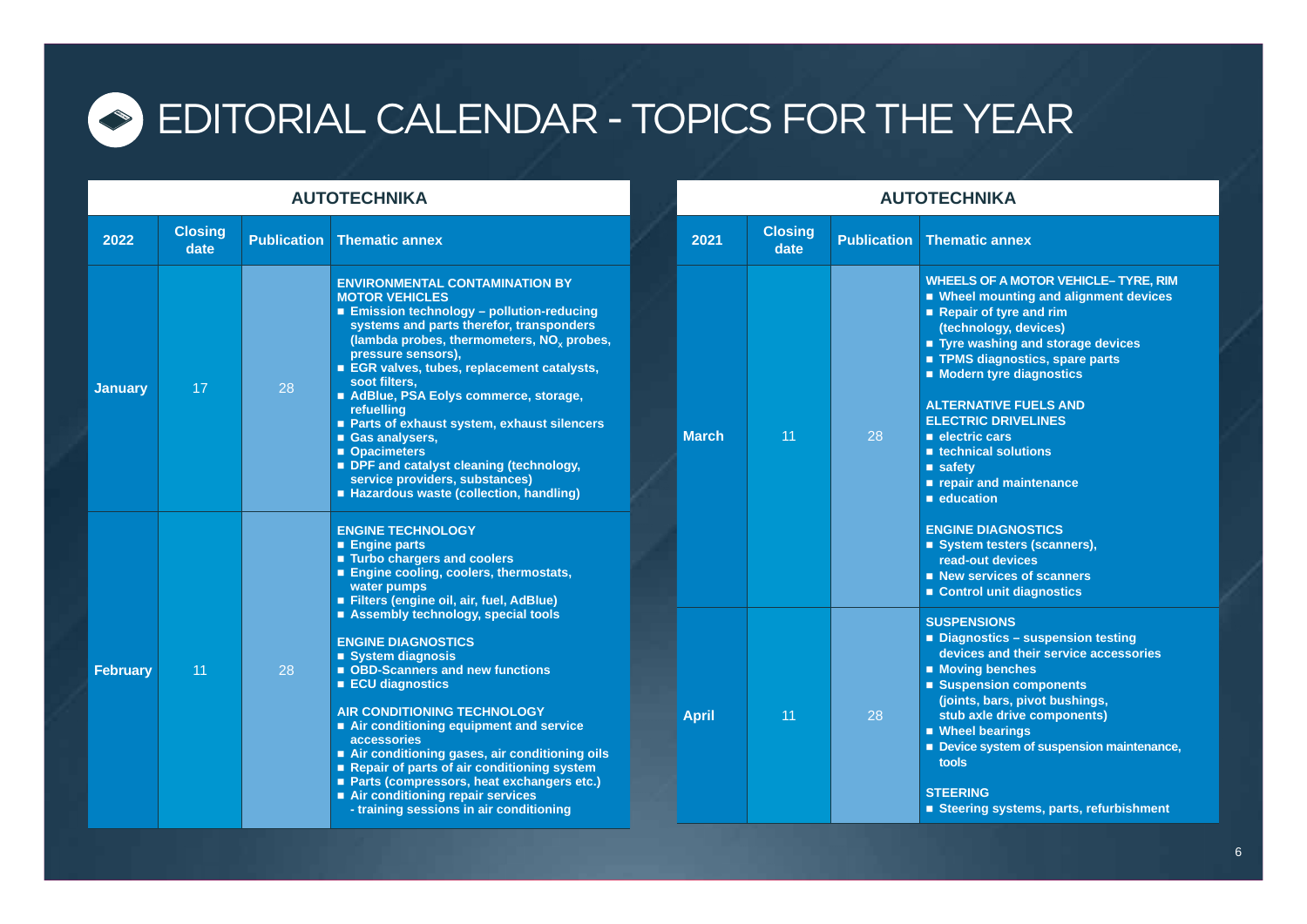# **EDITORIAL CALENDAR - TOPICS FOR THE YEAR**

|             |                                                                                                                                | <b>AUTOTECHNIKA</b> |                                                                                                                                                                                                                                                                                                                                                                                                                                                                                                       |  |                                              |                        | <b>AUTOTECHNIKA</b> |                                                                                                                                                                                                                                                                                                                                                                                                                                         |
|-------------|--------------------------------------------------------------------------------------------------------------------------------|---------------------|-------------------------------------------------------------------------------------------------------------------------------------------------------------------------------------------------------------------------------------------------------------------------------------------------------------------------------------------------------------------------------------------------------------------------------------------------------------------------------------------------------|--|----------------------------------------------|------------------------|---------------------|-----------------------------------------------------------------------------------------------------------------------------------------------------------------------------------------------------------------------------------------------------------------------------------------------------------------------------------------------------------------------------------------------------------------------------------------|
| 2022        | <b>Closing</b><br>date                                                                                                         | <b>Publication</b>  | <b>Thematic annex</b>                                                                                                                                                                                                                                                                                                                                                                                                                                                                                 |  | 2022                                         | <b>Closing</b><br>date |                     | <b>Publication</b> Thematic annex                                                                                                                                                                                                                                                                                                                                                                                                       |
| <b>May</b>  | 11                                                                                                                             | 27                  | <b>BRAKING DEVICES</b><br><b>Brake parts (comprehensive)</b><br><b>Electric parking brakes</b><br>ABS/ESP units and their repair<br>Service equipment (brake flushing<br>devices, brake fluid boiling point<br>meters, specialist tools, brake line<br>shapers, mechanical measuring<br>equipment, cleaning devices)<br>Rolling road test benches<br>Brake test devices (decelerometer,<br>auxiliary devices for testing trailers)<br>■ Technologies for brake testing - New<br>regulatory provisions |  | <b>July</b>                                  | 11                     | 28                  | <b>POWER TRANSMISSION</b><br>- DRIVE TRAIN<br>$\blacksquare$ Clutch and parts<br>Transmissions and parts<br>Automatic torque converters and parts<br>Service - oil change, devices for oil<br>change, oil analysis<br>Repairing - Refurbishment<br><b>CHEMICAL TOOLS - CHEMICAL</b><br><b>PRODUCTS OF CAR REPAIR SHOPS</b><br><b>Engine oil, water coolant, engine fuel</b><br><b>additives</b><br>Internal cleaning substances for the |
|             | <b>LUBRICATION TECHNOLOGY</b><br><b>Lubricants</b><br><b>Lubricant service</b><br><b>Lubrication systems for motor vehicle</b> |                     |                                                                                                                                                                                                                                                                                                                                                                                                                                                                                                       |  | engine<br><b>PART CLEANING, PART WASHING</b> |                        |                     |                                                                                                                                                                                                                                                                                                                                                                                                                                         |
| <b>June</b> | 10                                                                                                                             | 28                  | engines<br>Filters, filter technology<br>■ Waste management<br><b>ADAS SYSTEMS</b><br>Driver assistance systems<br>Diagnostics, recalibration<br><b>Parts</b>                                                                                                                                                                                                                                                                                                                                         |  | <b>August</b>                                | 11                     | 29                  | <b>REPAIR OF BODY WORK AND REPA-</b><br><b>IR POLISHING OF MOTOR VEHICLES</b><br>Device system of body work repair<br>New technologies<br>Parts<br>Repair of plastic parts<br>■ Materials for repair polishing<br>New technologies<br>Organisation, economy of paint shops                                                                                                                                                              |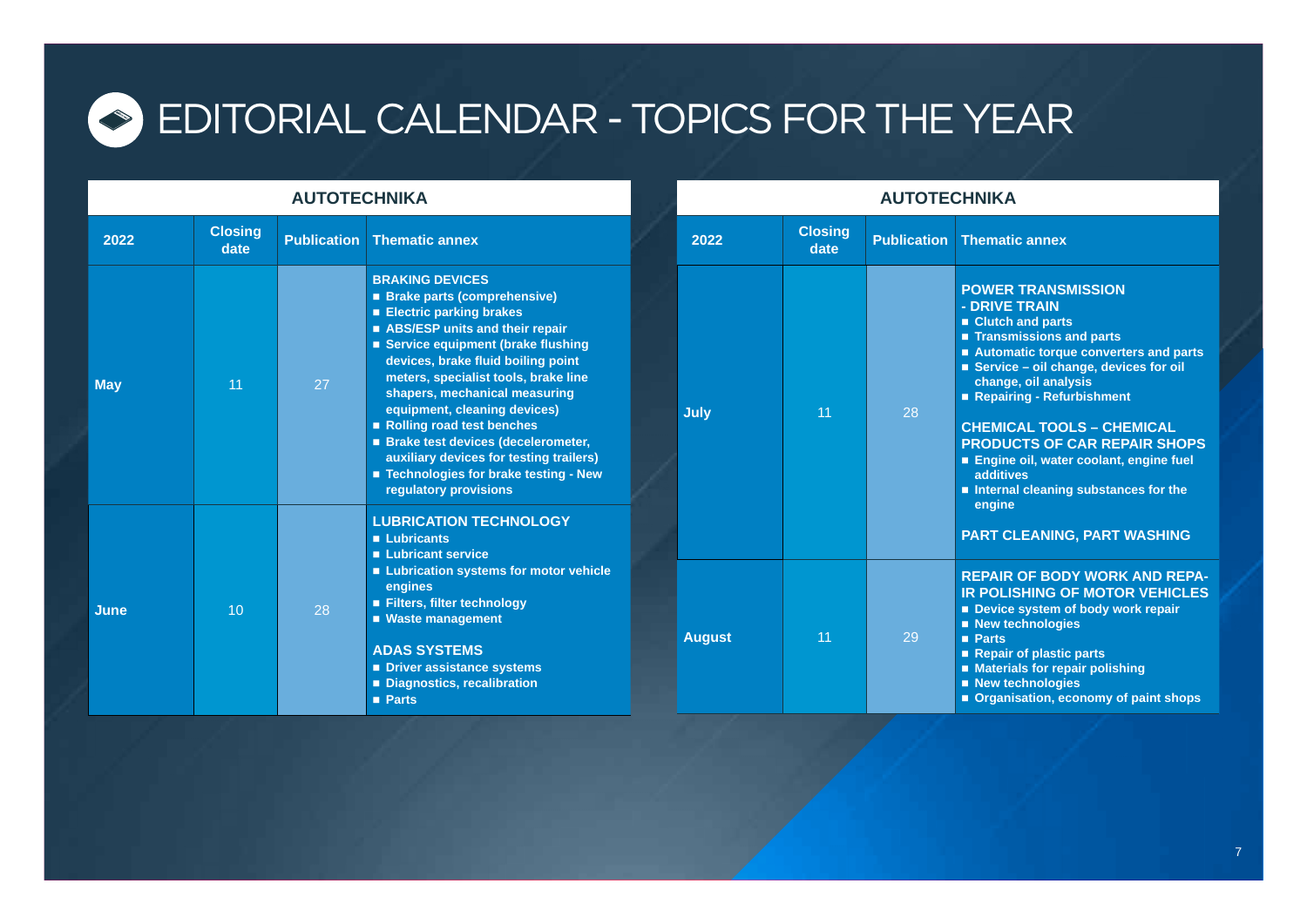# EDITORIAL CALENDAR - TOPICS FOR THE YEAR

### **AUTOTECHNIKA**

| 2022             | <b>Closing</b><br>date | <b>Publication</b> | <b>Thematic annex</b>                                                                                                                                                                                                                                                                                                                                                        |
|------------------|------------------------|--------------------|------------------------------------------------------------------------------------------------------------------------------------------------------------------------------------------------------------------------------------------------------------------------------------------------------------------------------------------------------------------------------|
| <b>September</b> | 9                      | 28                 | <b>UPKEEP OF MOTOR VEHICLES</b><br>Modern tools of upkeep of motor<br>vehicles:<br>All service novelties that are required<br>for the upkeep of motor vehicles<br>■ (In the wake of IAA and Automechanika<br>exhibition)<br><b>DIESEL DOSING TECHNOLOGY AND</b><br><b>PETROL INJECTION</b><br>$\blacksquare$ Parts<br>Filters, coolers<br>■ Testing equipment, special tools |
| <b>Oktober</b>   | 11                     | 28                 | <b>SEE AND TO BE SEEN</b><br>Lighting technology<br>Automotive glasses<br><b>Parts</b><br>Diagnostics - headlight alignment<br>devices<br>Adjustment technologies                                                                                                                                                                                                            |
| <b>November</b>  | 11                     | 25                 | <b>AUTOMOTIVE ELECTRICS</b><br>- AUTOMOTIVE ELECTRONICS<br>Batteries, alternators, starter motors<br>Drive belts (toothed and V-ribbed)<br><b>Belt tensioners</b><br>Glow plugs, glow relays<br><b>ELECTRIC CARS</b><br>■ Metering instruments<br>■ Chargers (wall-mounted and mobile)<br>■ Safety requirements                                                              |

| 2022            | <b>Closing</b><br>date |    | <b>Publication</b> Thematic annex                                                                                                                                                                                                                                |
|-----------------|------------------------|----|------------------------------------------------------------------------------------------------------------------------------------------------------------------------------------------------------------------------------------------------------------------|
| <b>December</b> | <b>November</b><br>25  | 13 | <b>COMFORT AND COMMUNICATION</b><br><b>ELECTRONICS</b><br>Systems and parts therefor (radio,<br>navigation etc.)<br><b>Diagnostics</b><br><b>Repair</b><br><b>ROAD SAFETY</b><br><b>VINTAGE TECHNOLOGY</b><br>■ World of vintage<br>Repair of vintage technology |

**AUTOTECHNIKA**

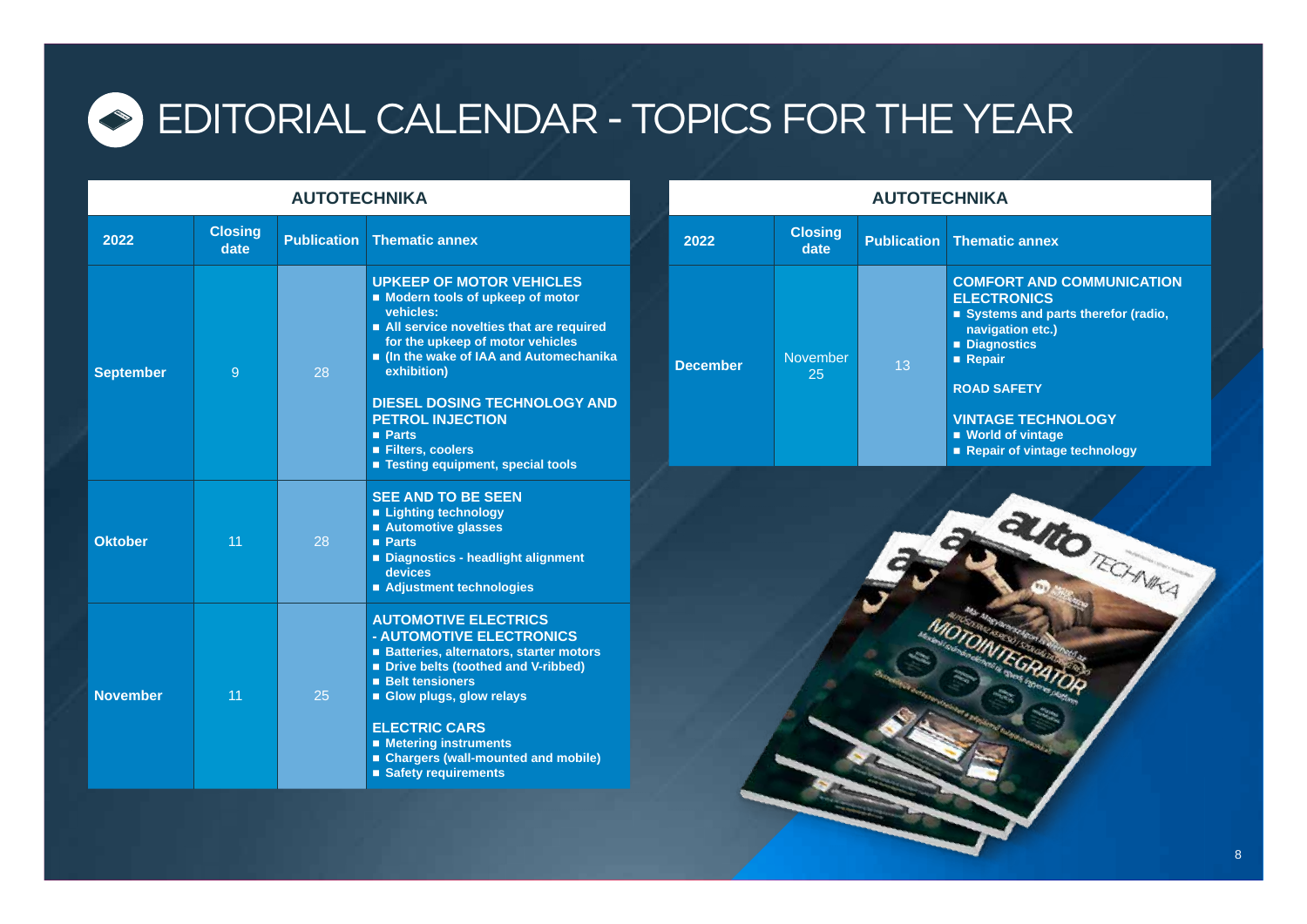

PR article is on the main page and featured

**290 Euro**

### PR ARTICLE ONLINE PACKAGE

| <b>PACKAGE</b>                                       | <b>PACKAGE</b><br><b>CONTENT</b>                                                                    | <b>PRICE</b>    |
|------------------------------------------------------|-----------------------------------------------------------------------------------------------------|-----------------|
| <b>PR ARTICLE</b><br><b>ONLINE</b><br><b>PACKAGE</b> | Accessible for every visitor<br>at Autotechnika.hu portal.                                          |                 |
|                                                      | Article featured and highlighted<br>on main page for one week.<br>(Refer to the figure on page 10.) | <b>485 EURO</b> |
|                                                      | Article featured in Autotechnika<br>newsletter (for one newsletter edition).                        | / WEEK          |
|                                                      | Article shared in Autotechnika.hu's<br>Facebook wall.                                               |                 |





### VIDEO CONTENT

| <b>PACKAGE</b>                         | <b>PACKAGE</b><br><b>CONTENT</b>                 | <b>PRICE</b>           |  |  |  |
|----------------------------------------|--------------------------------------------------|------------------------|--|--|--|
| <b>VIDEO CONTENT</b><br><b>PACKAGE</b> | Highlight of article with<br>video on main page. | <b>140 EURO / WEEK</b> |  |  |  |
| Video production: unique pricing.      |                                                  |                        |  |  |  |

auto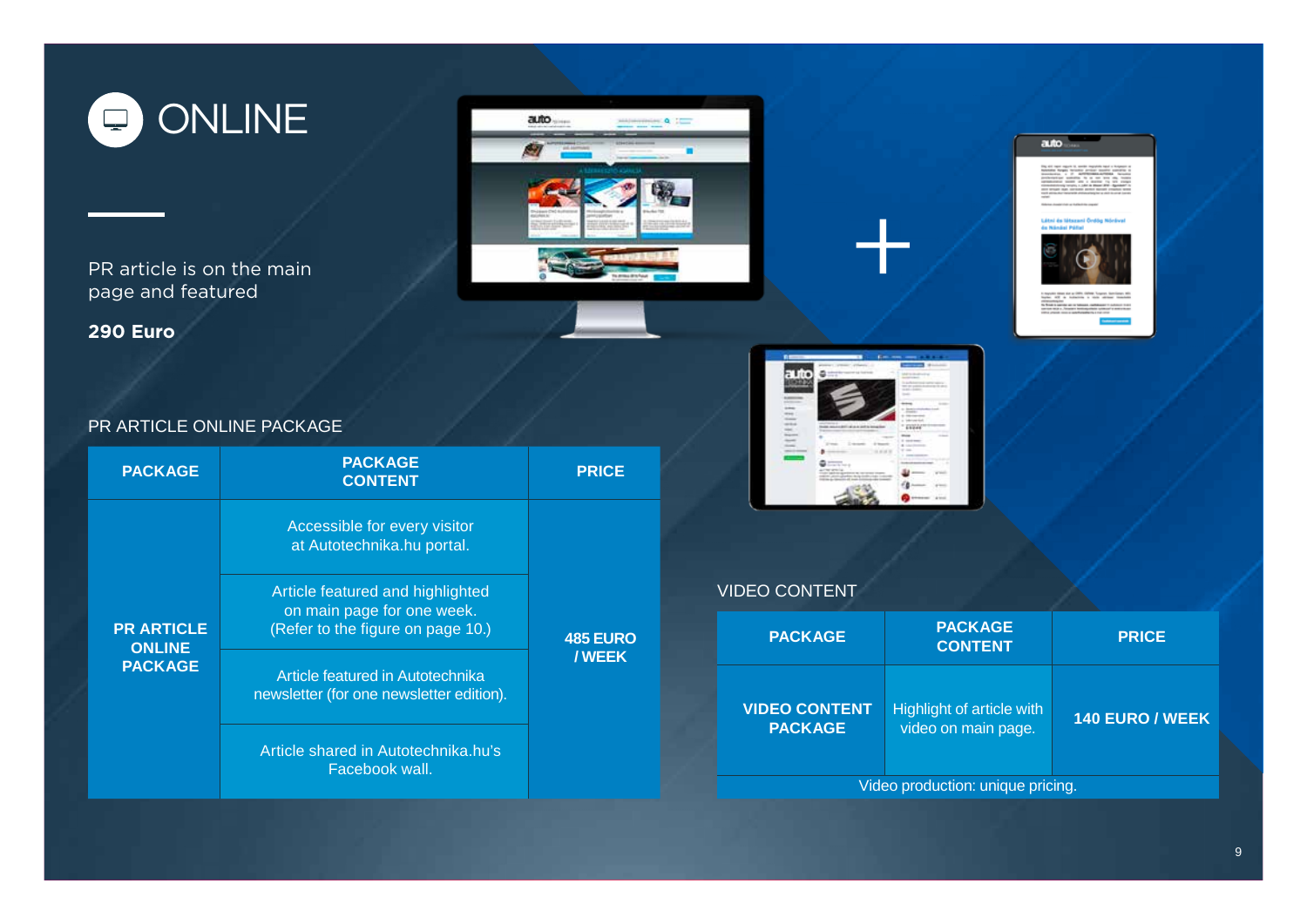# ONLINE - FORMATS AND PRICES

| <b>NAME</b>                             | <b>SIZE</b>  | <b>PLACEMENT</b>                                                                                                                                                                                                                                                                                                            | price                         |
|-----------------------------------------|--------------|-----------------------------------------------------------------------------------------------------------------------------------------------------------------------------------------------------------------------------------------------------------------------------------------------------------------------------|-------------------------------|
| <b>LEADERBOARD</b><br><b>BANNER</b>     | 728 x 90 px  | Main page, after the news block with images.                                                                                                                                                                                                                                                                                | 250 Euro / week               |
| <b>FULL</b><br><b>BANNER</b>            | 640 x 360 px | Main page: above the columns.<br>Category page: above the first article.<br>Article page: after the article lead.                                                                                                                                                                                                           | 425 Euro / week               |
| <b>WIDE SKYSCRAPER</b><br><b>BANNER</b> | 160 x 600 px | In every page, on the right-hand side.                                                                                                                                                                                                                                                                                      | 250 Euro / week               |
| <b>PARTNERBANNER I.</b>                 | 160 x 160 px | You can choose from the following categories:<br>• Diagnostics<br>• Body<br>• Brake Technology<br>• Air-conditioning<br>• Practical steps for<br>• Lubricationing<br>• Engine and<br>Technology<br><b>Services</b><br>• Lighting Technology<br>Powertrain<br>• Filtrationing<br>• Running Gear<br>• Old-timer<br>Technology | by category<br>43 Euro /month |
| <b>PARTNERBANNER II.</b>                | 160 x 160 px | You can choose from the following categories:<br>• MOT test<br>• Actual<br>$\cdot$ Event<br>• Exclusive<br>• Vocational training<br>• This+That<br>• Fresh news<br>• Laws<br>$\cdot$ Etc.                                                                                                                                   | by category<br>28 Euro /month |
| <b>PARTNERCSOMAG I.</b>                 | 160 x 160 px | On the article pages of the following categories:                                                                                                                                                                                                                                                                           | 340 Euro /month               |
| <b>PARTNERCSOMAG II.</b>                | 160 x 160 px | On every article pages within categories                                                                                                                                                                                                                                                                                    | 530 Euro /month               |

\*\* Prices are net prices, do not include Value Added Tax (VAT). We reserve the right to change prices!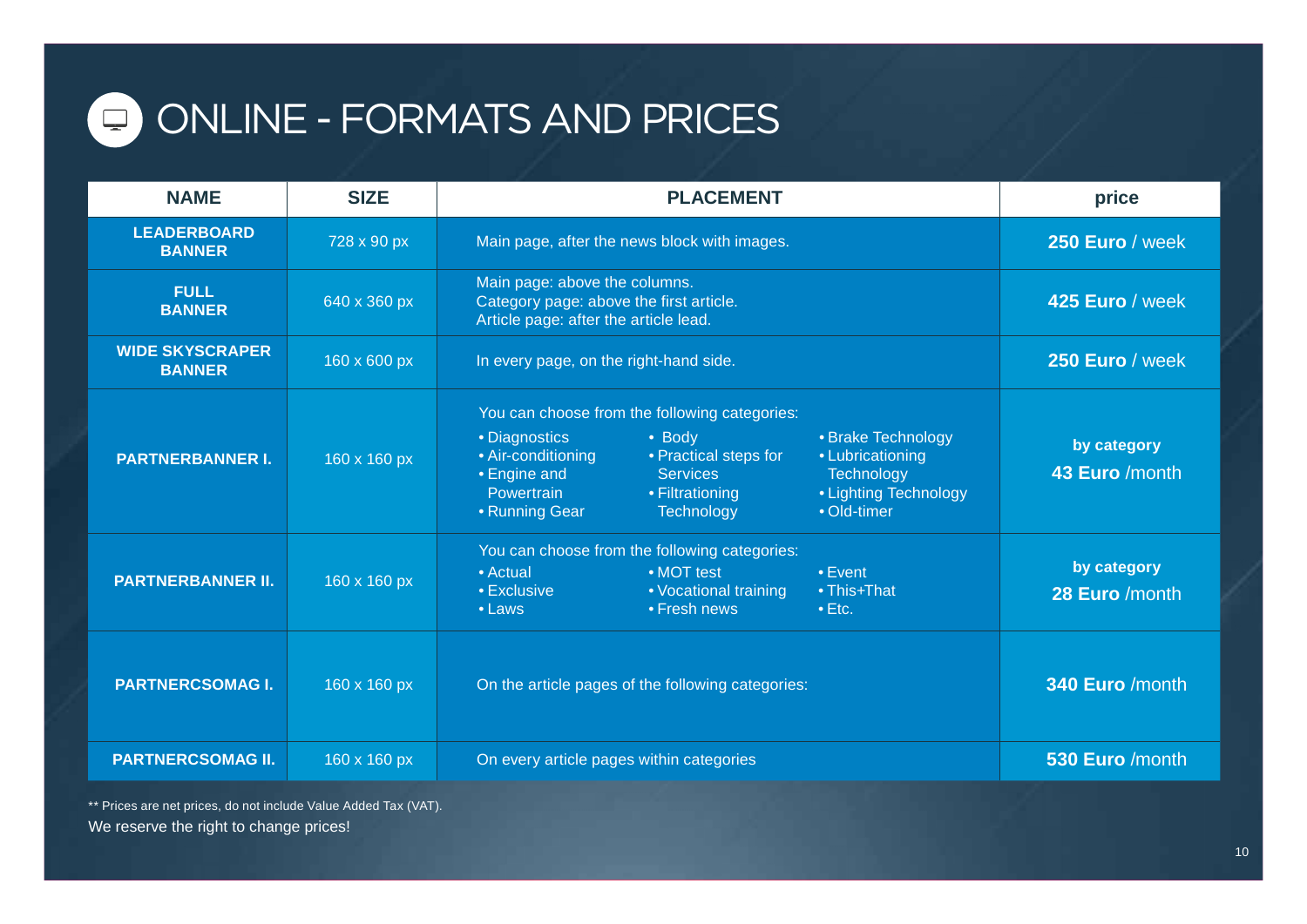# **ONLINE**



### **MAIN PAGE CATEGORY PAGE** LEADERBOARD BANNER · Dimensions: 728 × 90 px · Size limit: maximum 300 KB FULL BANNER Dimensions: 640 × 360 px · Size limit: maximum 300 KB **1 2**

WIDE SKYSCRAPER BANNER

**3**

**4**

**5**

· Dimensions: 160 × 600 px · Size limit: maximum 300 KB

### FULL BANNER

 $Dimensions:$  640 × 360 px · Size limit: maximum 300 KB

### WIDE SKYSCRAPER BANNER

· Dimensions: 160 × 600 px · Size limit: maximum 300 KB

> FORMAT: HTML5 (BACKUP: .JPG, .GIF) or .JPG

| <b>auto TECHNKA</b> |                                        |                                                                        |
|---------------------|----------------------------------------|------------------------------------------------------------------------|
|                     |                                        |                                                                        |
|                     |                                        |                                                                        |
| CATEGORY PAGE       |                                        |                                                                        |
|                     | $\boldsymbol{4}$                       | $\overline{5}$                                                         |
|                     | the control of the control of          |                                                                        |
|                     | the control of the control of the      | <b>Contract Contract</b><br>$\sim 10^{-1}$                             |
|                     | <b>Contract Contract Contract</b>      | <b>Contract Contract</b><br>$\sim 10^{-1}$<br><b>Contract Contract</b> |
|                     | the control of the control of          | and the control of the<br>$\sim$ 10 $\mu$<br><b>Contract Contract</b>  |
|                     | the control of the control of the con- | and the<br><b>Contract Contract</b>                                    |
|                     | the control of the control of          | $\sim$                                                                 |
|                     | the control of the control of          |                                                                        |
|                     | the control of the control of the      |                                                                        |
|                     | the control of the control of          |                                                                        |
|                     | the control of the control of the      |                                                                        |
|                     |                                        |                                                                        |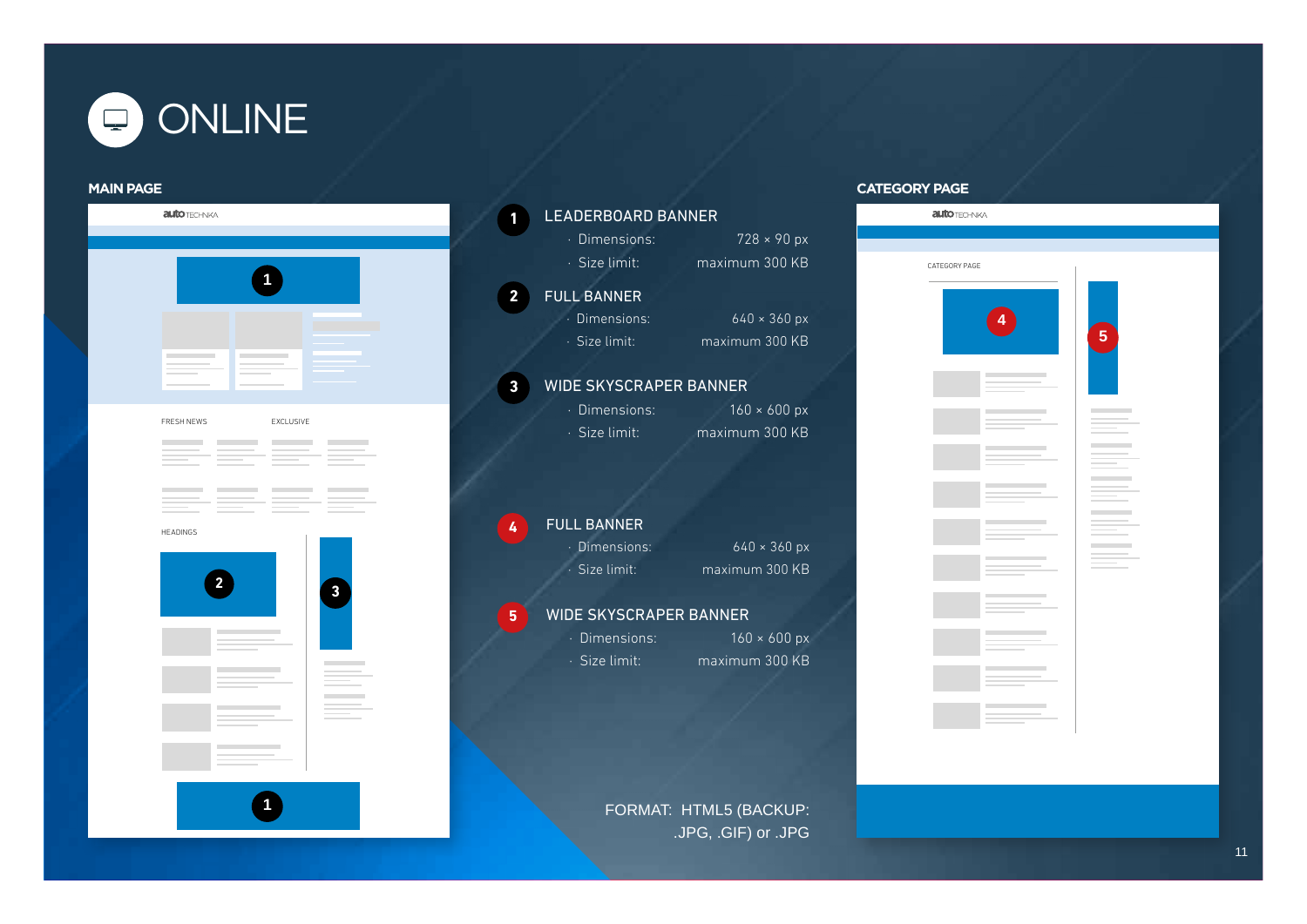# **ONLINE**

| <b>auto</b> TECHNKA |                                             |                    |  |
|---------------------|---------------------------------------------|--------------------|--|
|                     |                                             |                    |  |
| ARTICLE PAGE        |                                             |                    |  |
|                     |                                             |                    |  |
|                     |                                             |                    |  |
| $\overline{4}$      |                                             | $\mathbf{3}$       |  |
|                     |                                             |                    |  |
|                     |                                             |                    |  |
|                     |                                             | and the control of |  |
|                     |                                             |                    |  |
|                     | $\mathbf{1}$                                |                    |  |
|                     |                                             |                    |  |
|                     |                                             |                    |  |
|                     |                                             |                    |  |
|                     | $\overline{\mathbf{c}}$                     |                    |  |
|                     |                                             |                    |  |
|                     |                                             |                    |  |
| <b>HEADINGS</b>     |                                             |                    |  |
|                     | <b>Contract Contract</b><br>π               |                    |  |
|                     | ÷<br>the control of the control of the<br>٠ |                    |  |
|                     |                                             |                    |  |
|                     | and the control of the control of           |                    |  |
|                     |                                             |                    |  |
|                     |                                             |                    |  |

### LEADERBOARD BANNER

· Dimensions: 728 × 90 px

· Size limit: maximum 300 KB

FULL BANNER

**2**

**1**

**3**

**4**

**5**

 $\cdot$  Dimensions: 640 × 360 px · Size limit: maximum 300 KB

### WIDE SKYSCRAPER BANNER

· Dimensions: 160 × 600 px · Size limit: maximum 300 KB

### PARTNER BANNER

 $Dimensions: 160 \times 160 \text{ px}$ 

· Size limit: maximum 300 KB

### WIDE SKYSCRAPER BANNER

· Dimensions: 160 × 600 px · Size limit: maximum 100 KB

### **ARTICLE PAGE PROFESSIONAL SEARCH / HIT PAGE**

# **auto TECHNKA 5**

FORMAT: HTML5 (BACKUP: .JPG, .GIF) or .JPG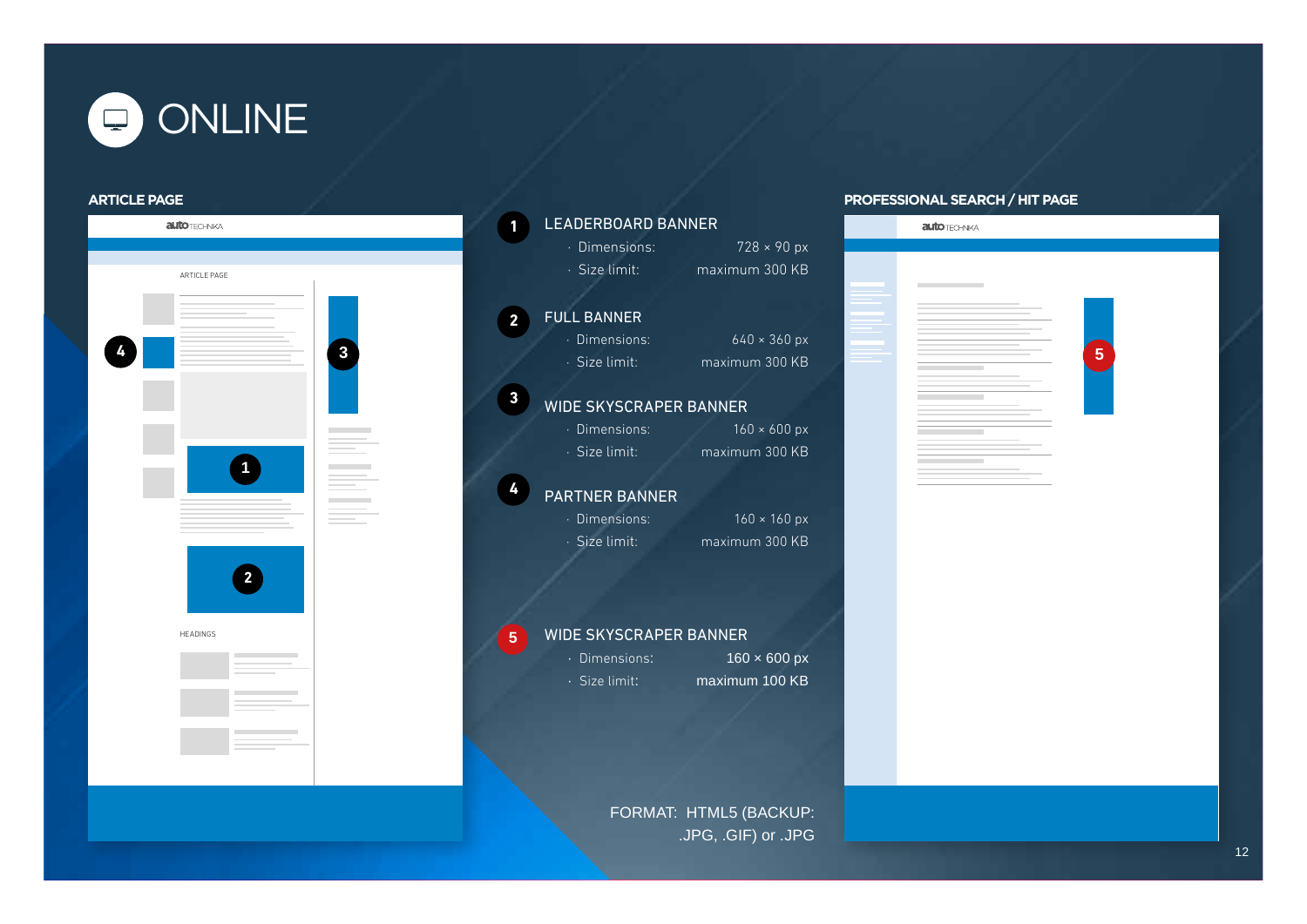

### **NEWSLETTER**

The fresh articles collected by editors. Sent once a week (Thursday) for 4200 subscribers

### $auto$

Emp alide regner empired for anomics regulates logarithm in<br>property and advertised property between the property between the<br>condition of the symptom of the symptom of the symptom of the symptom<br>of  $\mu$  and  $\mu$  and the **Table** 

Kelema zinaidat kiulit az Aztötechnika negatat

### Látni és látszani Ördög Nórával és Nánási Pállal



A megruphin consex wist as OPPX, COFIAM, Tungerert, Sales Google, MCI, Nogotian, ACE 44 Automobiute a 1600m patrimone Chemistras 



### POSSIBILITIES OF APPEARANCE IN OUR NEWSLETTER

### ARTICLE

| In our newsletter<br>main news, fresh news, thematic news | Max. 500 character text $+$ image $+$ link | <b>70 Euro / occasion</b> |
|-----------------------------------------------------------|--------------------------------------------|---------------------------|
| Individual newsletter                                     | Max. 500 character text $+$ image $+$ link | 140 Euro / occasion       |
|                                                           |                                            |                           |
| <b>BANNER</b>                                             |                                            |                           |
| Full banner in the newsletter                             | 640 x 360 px                               | 140 Euro / occasion       |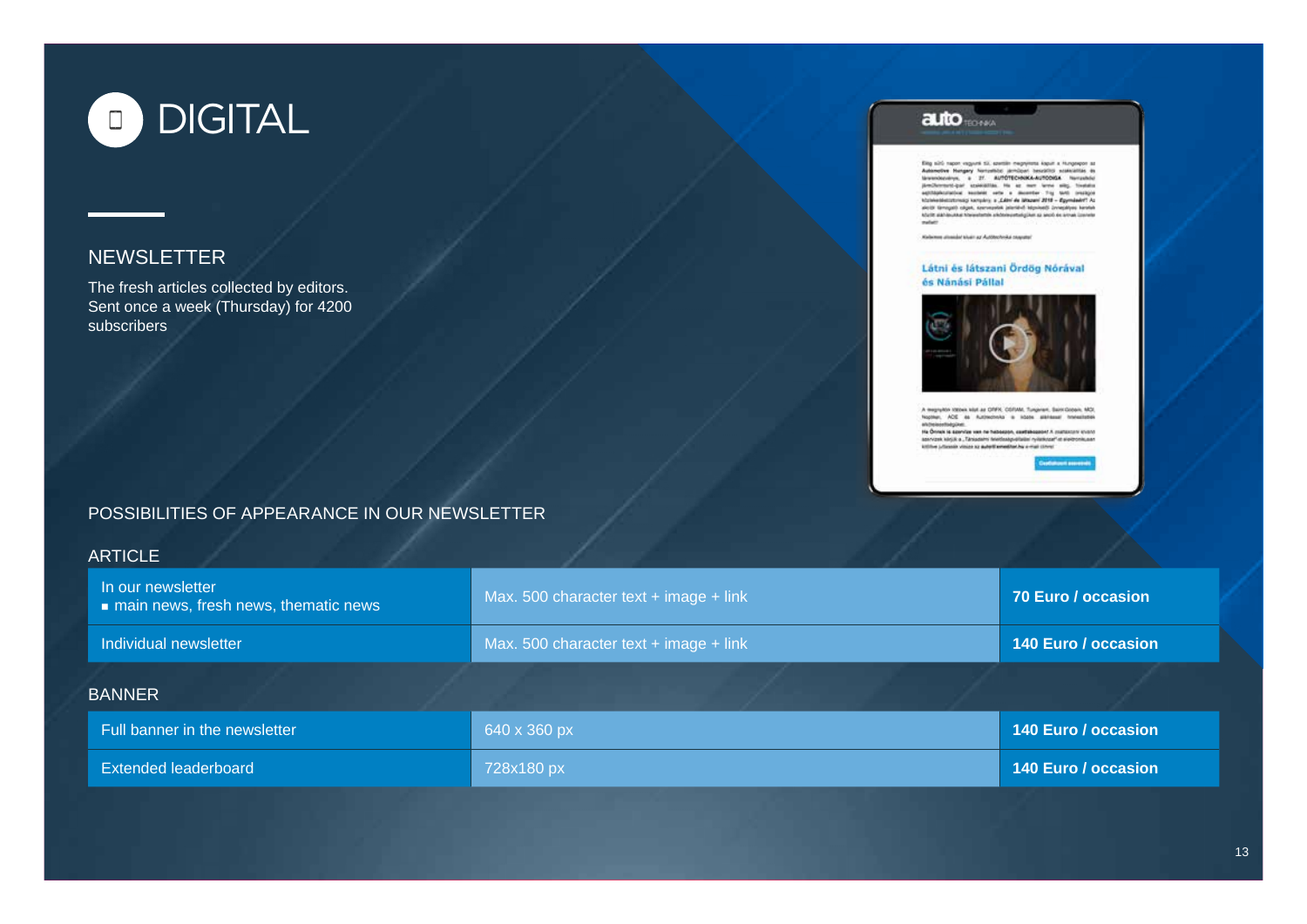

### **FACEBOOK**

Posting content on Autótechnika Facebook Page news feed 115 Euro

- 4200 Page likes from technicians
- **■** 1 article post/day